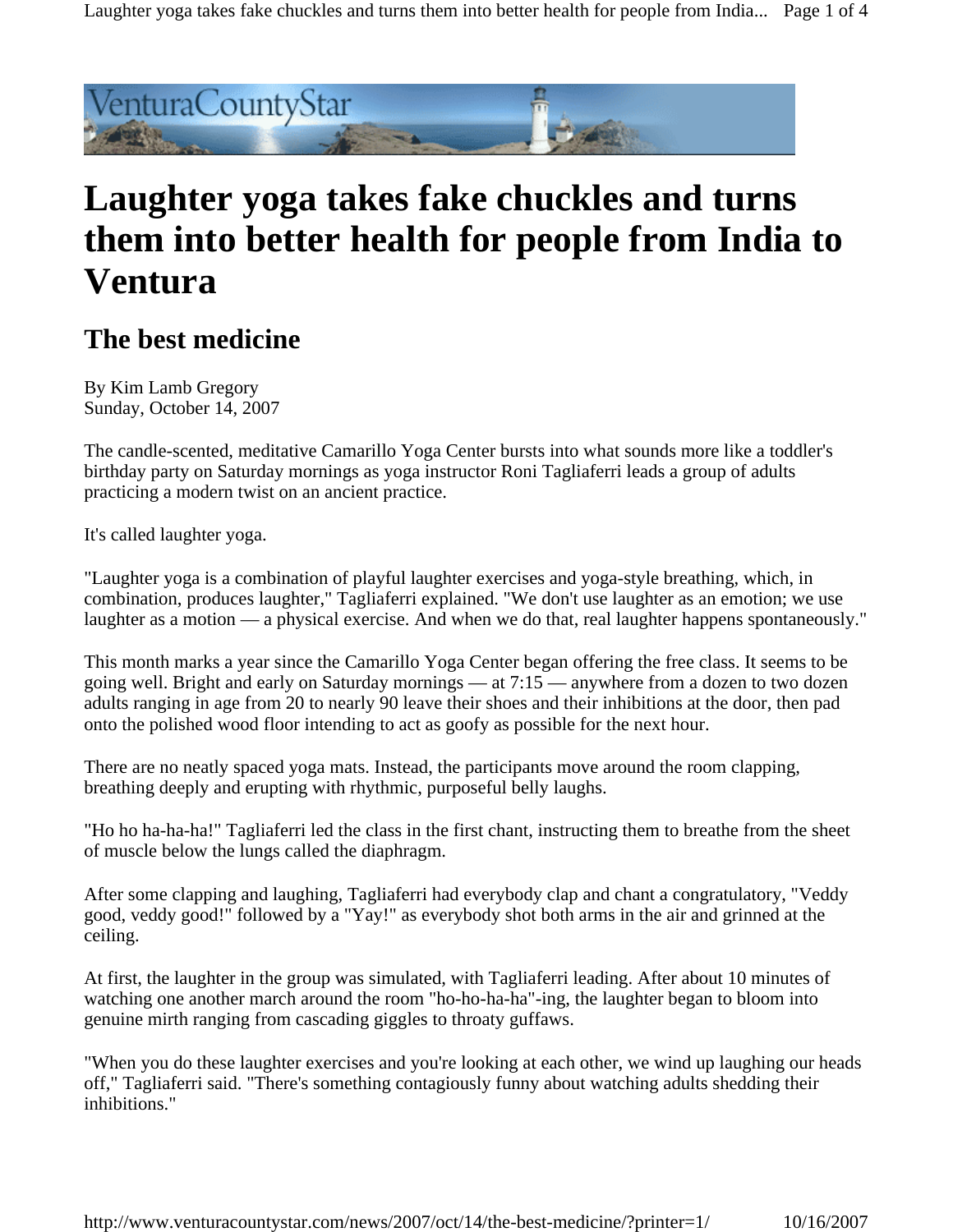Laughter yoga takes fake chuckles and turns them into better health for people from India... Page 2 of 4

"I thought it would be a little bit hokey at first, but about halfway through the class I'm realizing, Hey, I'm ready to go now,'" said laughter yoga student Andy Barton of Camarillo. "I could now go do a 15 mile bike ride or go for a hike. I was pretty amazed."

#### **The benefits of a belly laugh**

The beauty of laughter yoga, Tagliaferri said, is that participants reap the physiological and psychological benefits of laughter, regardless of whether it's real or simulated.

"Your body cannot tell the difference; your body reacts as if it's real," confirmed Dr. Madan Kataria, a physician from India who co-founded the practice of laughter yoga in 1995 with his wife, yoga instructor Madhuri Kataria.

Laughter yoga was born out of his own stress, he said. Between editing a magazine and his work as a doctor in Mumbai, India, he wasn't laughing much.

"In my quest for dollars and name fame, I was almost drained out," Kataria said in a telephone interview from San Jose, where he was visiting this month. "In March of 1995, I started writing an article for my magazine about laughter as the best medicine. I thought, Hey, this is what is missing in my life.'"

Kataria remembers exactly when his epiphany struck. "An idea flashed in my mind at 4 a.m. on March 13, 1995," he said. "I could hardly wait for three hours for 7 a.m."

At 7 every morning, Kataria and hundreds of others walk in local parks, which, like yoga, is a mainstream activity in India, he explained. He thought that social venue would be the perfect place to start a spontaneous "laughter club."

"At first people said: It's not a good idea to laugh in a public park. People will call you mad,'" Kataria said. "I got all of five people. We started telling jokes and laughing. In one week we were 55 people."

After a while the group ran out of jokes, and some of the humor took a negative and salty turn. The casual group seemed destined to disband until Kataria got a second epiphany after reading a book on emotions and health.

"There I read something profound about laughter," he said. "If you can't make it, fake it. If you can't laugh, pretend laugh."

It was, he realized, very much like yoga. Just as the physical poses in yoga are designed to pave the way to a deeper sense of spiritual connectedness, the physical act of laughing could lead the way to an improved mental and physical state.

"So, with about 50 people we started Hahahahahaha,' and people started cracking up for real," he said.

The behavior of laughing — without the jokes or humor catalyst — still resulted in an attitude change.

Laughter yoga had begun. Today, more than 6,000 laughter clubs have sprung up in 60 countries around the world. There are centers, such as the American School of Laughter Yoga in Pasadena, that certify instructors in laughter yoga.

"(For) people who want to train as certified laughter leaders, there are no requirements except the need

http://www.venturacountystar.com/news/2007/oct/14/the-best-medicine/?printer=1/ 10/16/2007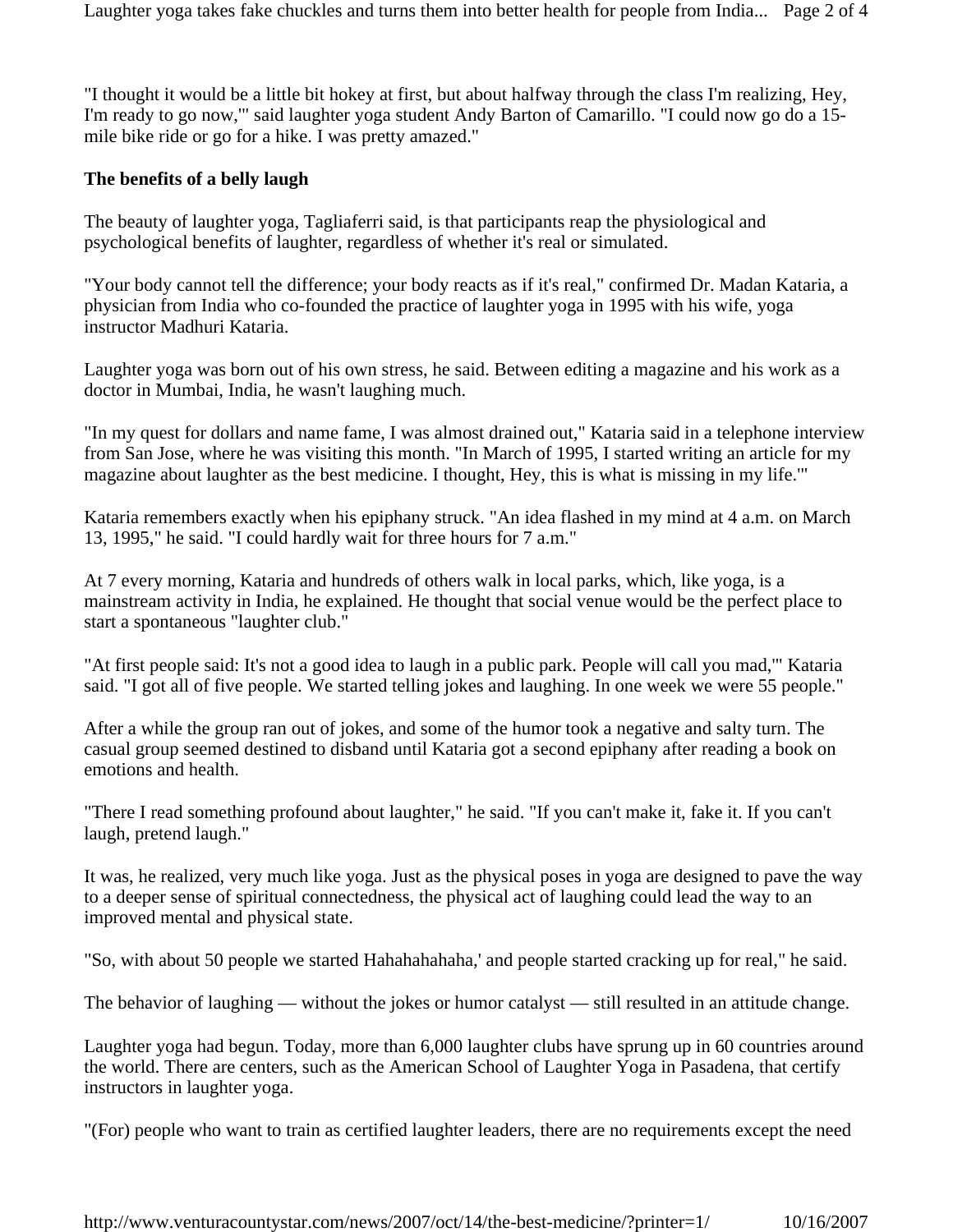to bring a big smile," said founder Sebastien Gendry, who opened his school three years ago.

Gendry said certified laughter yoga instructors train for a total of about 12 hours over two days. Since he opened three years ago, Gendry has trained about 500 people from all over the world.

### **A physiological boost?**

Among the students in Tagliaferri's Saturday class is Marilyn May, 65, of Ventura, who is fighting metastasized bone cancer.

"I came because I realized that my life was way too serious; I wasn't laughing enough," she said.

She found a listing for the laughter yoga class and decided to try it.

"I'm finding more humor in life. I feel more able to play, like a child. I had forgotten how," she said.

She said she believes that an improved attitude may help her both physically and mentally as she engages in the fight of her life. Heck, she figures, it can't hurt.

Tagliaferri had breast cancer 12 years ago and is convinced laughter yoga has helped keep her healthy.

"Cancer survivors need it more than anybody," she said.

There are studies to support the concept that laughter is indeed good medicine.

A 2007 study by cardiologists at the University of Maryland Medical Center in Baltimore showed that people with heart disease were 40 percent less likely to laugh in a variety of situations compared to people of the same age without heart disease.

Kataria is in the process of publishing the results of a study he conducted in Bangalore, India, last year among 50 professionals in high-stress jobs.

After they participated in seven 20-minute laughter yoga sessions over 18 days, Kataria saw the participants' average blood pressure drop by 6 percent and the cortisol level in their saliva reduce by about 8 percent. Coritisol, he explained, is a hormone released when the body is under stress.

Perhaps the most well-known documentation of the healing benefits of laughter came from Dr. Norman Cousins, who served as adjunct professor of medical humanities for the School of Medicine at the University of California, where he did research on the biochemistry of human emotions.

Told he had little chance of surviving his degenerative heart disease and a destructive form of arthritis, Cousins developed a recovery program based, in part, on a steady diet of Marx Brothers movies. He documented his journey in a book and movie both called "Anatomy of an Illness."

"I made the joyous discovery that 10 minutes of genuine belly laughter had an anesthetic effect and would give me at least two hours of pain-free sleep," he reported. "When the pain-killing effect of the laughter wore off, we would switch on the motion picture projector again and, not infrequently, it would lead to another pain-free interval."

Cousins died of heart failure Nov. 30, 1990, in Los Angeles years after his doctors predicted. It had been